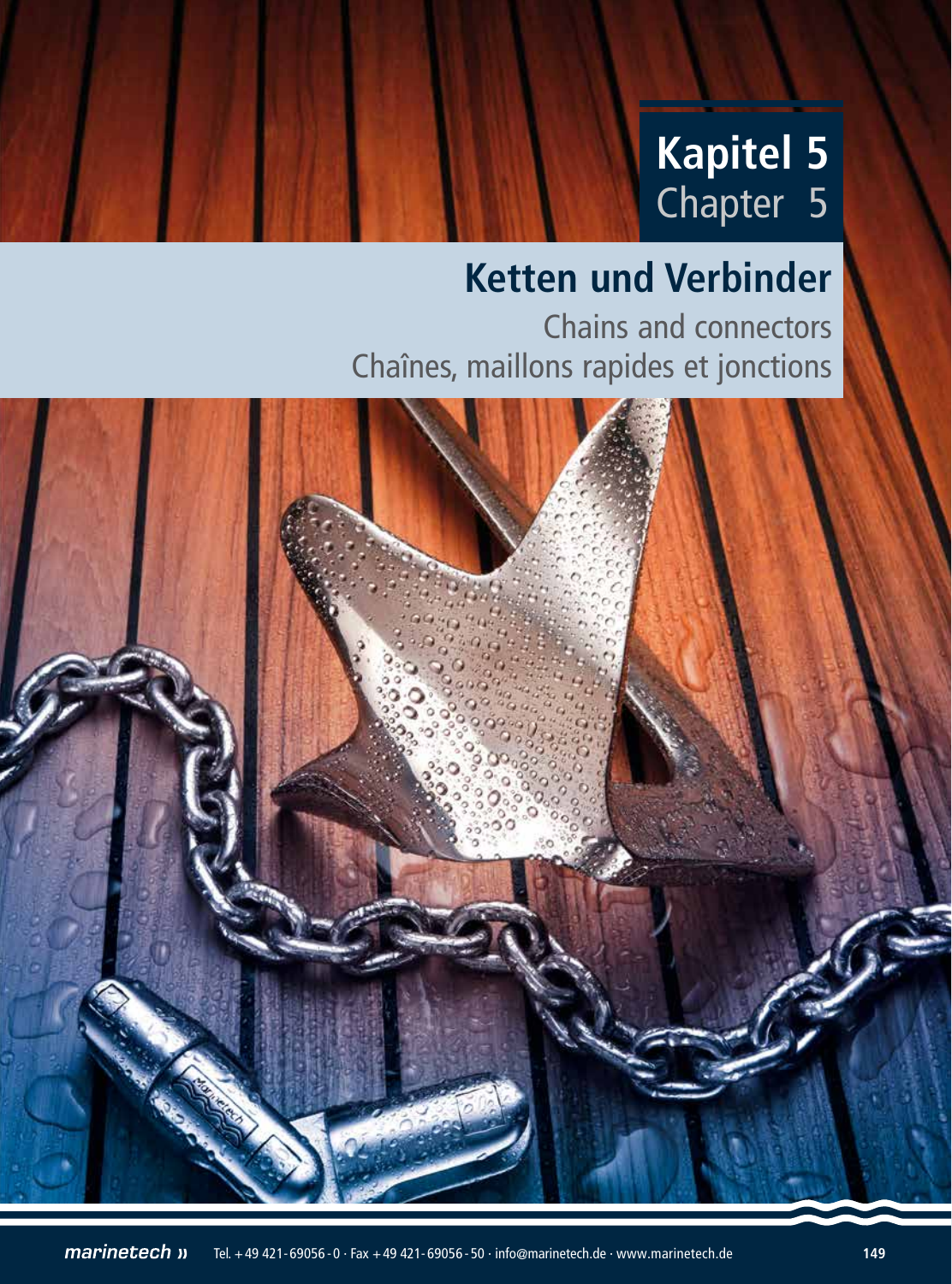

**Chains and connectors 5 Chaînes, maillons rapides et jonctions**

## **8300 <b>Rundstahlkette, Form und Maße gemäß DIN 766** / A2-AISI 304 / A4-AISI 316<br>Chain, design and dimensions according to DIN 766 / Chaîne maillon court selon DIN 766

Chain, design and dimensions according to DIN 766 / Chaîne maillon court selon DIN 766

| <b>Bestell-Nr. A2</b><br>Order no. A2 | <b>Bestell-Nr. A4</b><br>Order no. A4 | Ø    | <b>Bund/m A2</b><br><b>Bundle/m</b> | <b>Bund/m A4</b><br><b>Bundle/m</b> | P    | b2   | **BL/kg | *€/Meter A2<br>*€/metre A2 | *€/Meter A4<br>€/metre A4 |
|---------------------------------------|---------------------------------------|------|-------------------------------------|-------------------------------------|------|------|---------|----------------------------|---------------------------|
| 8300202                               | 8300402                               | 2*   | 100                                 | 100                                 | 12,0 | 8,0  | 200     | 2,70                       | 3,80                      |
| 8300203                               | 8300403                               | $3*$ | 100                                 | 100                                 | 16,0 | 11,0 | 440     | 3,10                       | 4,40                      |
| 8300204                               | 8300404                               | 4    | 50                                  | 30/50/100                           | 16,0 | 14,0 | 770     | 5,80                       | 8,30                      |
| 8300205                               | 8300405                               | 5    | 50                                  | 30/50/100                           | 18,5 | 17.0 | 1180    | 10,30                      | 14,60                     |
| 8300206                               | 8300406                               | 6    | 50/100                              | 30/50/100                           | 18.5 | 20.0 | 1630    | 12,90                      | 18,40                     |
|                                       | 8300407                               | 7    |                                     | 50                                  | 22.0 | 23.0 | 2440    |                            | 33,00                     |
| 8300208                               | 8300408                               | 8    | 50/100                              | 30/50/100                           | 24.0 | 26.0 | 3000    | 25,30                      | 36,10                     |
| 8300210                               | 8300410                               | 10   | 50/100                              | 30/50/60/100                        | 28,0 | 34.0 | 4890    | 41,40                      | 59,20                     |
|                                       | 8300413                               | 13   |                                     | 50                                  | 36,0 | 44,0 | 8000    | -                          | 101,30                    |
|                                       | 8300416                               | 16   |                                     |                                     | 46,0 | 51,7 | 12500   | -                          | 126,60                    |
|                                       |                                       |      |                                     |                                     |      |      |         |                            |                           |

\*Form und Maße gemäß DIN 5685A / \*Form and masure to DIN 5685A

**8301**

P

P

Ø

b2

h P p — † † — Ø

**Rundstahlkette, Form und Maße gemäß DIN 763** / A2-AISI 304 / A4-AISI 316 Chain, design and dimensions according to DIN 763 / Chaine maillon long selon DIN 763

| Order no. A2 | Bestell-Nr. A2 Bestell-Nr. A4<br>Order no. A4 | Ø      | <b>Bund/m A2</b><br><b>Bundle/m</b> | <b>Bund/m A4</b><br><b>Bundle/m</b> | P  | b2 | **BL/kg | *€/Meter A2<br>*€/metre A2 | *€/Meter A4<br>€/metre A4 |
|--------------|-----------------------------------------------|--------|-------------------------------------|-------------------------------------|----|----|---------|----------------------------|---------------------------|
| 83012015     | 83014015                                      | $1.5*$ | 100                                 | 100                                 | 12 | 6  | 90      | 1,20                       | 2,00                      |
| 8301202      | 8301402                                       | $2,0*$ | 100                                 | 100                                 | 22 | 8  | 120     | 1,20                       | 2,00                      |
| 8301203      | 8301403                                       | $3,0*$ | 100                                 | 100                                 | 26 | 12 | 320     | 2,30                       | 3,70                      |
| 8301204      | 8301404                                       | 4,0    | 50                                  | 50                                  | 32 | 16 | 610     | 4,10                       | 6,80                      |
| 8301205      | 8301405                                       | 5,0    | 50                                  | 50                                  | 35 | 20 | 1000    | 6,50                       | 10,00                     |
| 8301206      | 8301406                                       | 6,0    | 50                                  | 50                                  | 42 | 24 | 1250    | 9,00                       | 15,60                     |
| 8301208      | 8301408                                       | 8,0    | 50                                  | 50                                  | 52 | 32 | 2500    | 15,70                      | 27,30                     |
| 8301210      | 8301410                                       | 10.0   | 50                                  | 50                                  | 65 | 40 | 4000    | 25,00                      | 43,20                     |
|              | 8301413                                       | 13.0   | 50                                  | 50                                  | 82 | 52 | 6300    |                            | 73,30                     |

\*Form und Maße gemäß DIN 5685A / \*Form and masure to DIN 5685A

**8747**

### **Rundstahlkette, Form und Maße gemäß ISO 4565** / A4-AISI 316

Chain, Design and dimensions according to ISO 4565 / Chaîne maillon court selon ISO 4565

| <b>Bestell-Nr.</b><br>Order no. |    | Bund/m<br>Bundle/m |    | b <sub>2</sub> | **BL/ka | *€/Meter<br>$*$ $\epsilon$ /metre |
|---------------------------------|----|--------------------|----|----------------|---------|-----------------------------------|
| 8747410                         | 10 | 50                 | 30 | 34             | 5000    | 60,00                             |





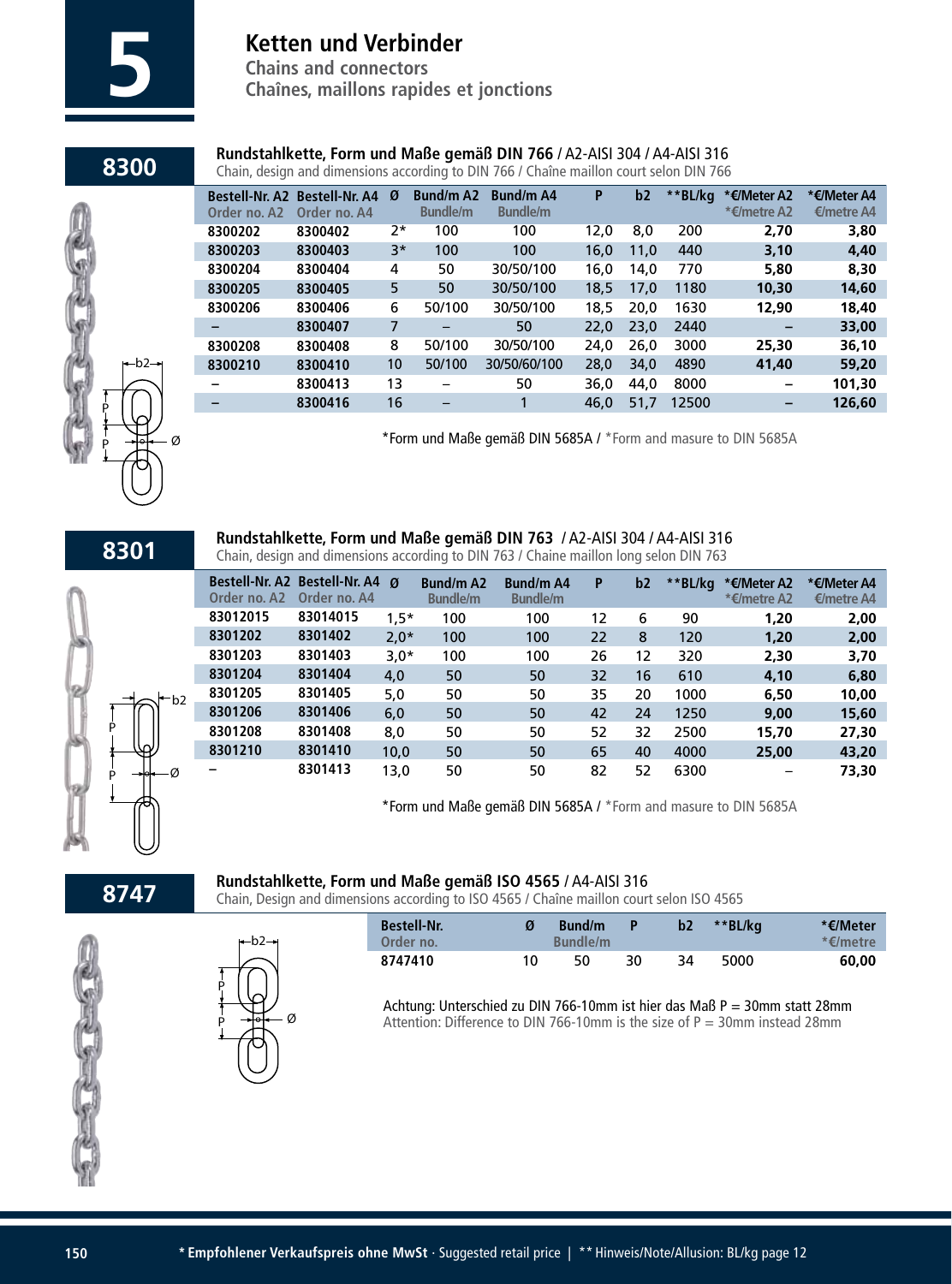**Chains and connectors Chaînes, maillons rapides et jonctions 5**

**Knotenkette, Form und Maße gemäß DIN 5686 / A4-AISI 316**<br>**Knotted chain and dimensions according to DIN 5686 / Chaîne à maillons noués** 

| <b>Bestell-Nr.</b><br>Order no. | Ø   |      | B    | Bund/m<br><b>Bundle/m</b> | *€/Meter<br>*€/metre |
|---------------------------------|-----|------|------|---------------------------|----------------------|
| 86954016                        | 1,6 | 23,0 | 7,0  | 30                        | 2,50                 |
| 86954018                        | 1,8 | 26,5 | 8,0  | 30                        | 2,90                 |
| 86954020                        | 2,0 | 28,0 | 9,0  | 30                        | 3,90                 |
| 86954022                        | 2,2 | 31,0 | 10,0 | 30                        | 4,10                 |
| 86954025                        | 2,5 | 35,0 | 11,0 | 30                        | 4,80                 |
| 86954028                        | 2,8 | 39,0 | 12,5 | 30                        | 5,40                 |
|                                 |     |      |      |                           |                      |

**Kettenkralle** / A4-AISI 316 Chain claw / Griffe pour chaîne

T

Ø

B





Tauwerk aus Polypropylen Rope made of polypropylene

### **8821**

### **Kettenmarkierung für Ankerketten** / Polyamid

Chain mark for anchor chain / Marquage de chaîne pour chaîne d'ancre.

**Für Kette-Ø** Box **\*€/Stück**<br>For Chain-Ø **Box 1999 For Chain-Ø**  6 50 **0,73** 8 50 **0,74** 10 50 **0,75** 13 50 **0,76 Bestell-Nr. Order no. 8821306 8821308 8821310 8821313**

Seewasserbeständig und schlagfest - grün-blau-pink-weiß-gelb, je 10 Stück pro Farbe in einer Box. Seawater resistant and shockproof - green-blue-pink-white-yellow, 10 pcs of each colour per box.

### **Schraubverbinder quadratisch** / A4-AISI 316

Square shape quick link / Maillon rapide forme carrée

### **814654**

| <b>Bestell-Nr.</b><br>Order no. | Ø  |      | B  |      | **BL/ka | <b>Box</b> | *€/Stück<br>*€/piece |
|---------------------------------|----|------|----|------|---------|------------|----------------------|
| 814654404                       | 4  | 31.5 | 25 | 5,5  | 500     | 10         | 1,90                 |
| 814654405                       | 5  | 37,5 | 28 | 6,5  | 790     | 10         | 2,30                 |
| 814654406                       | 6  | 43.0 | 31 | 7.5  | 1130    | 10         | 3,40                 |
| 814654408                       | 8  | 55,0 | 37 | 10,0 | 2000    | 5          | 6,10                 |
| 814654410                       | 10 | 68.5 | 43 | 12.0 | 3100    | 5          | 12,00                |





**5**

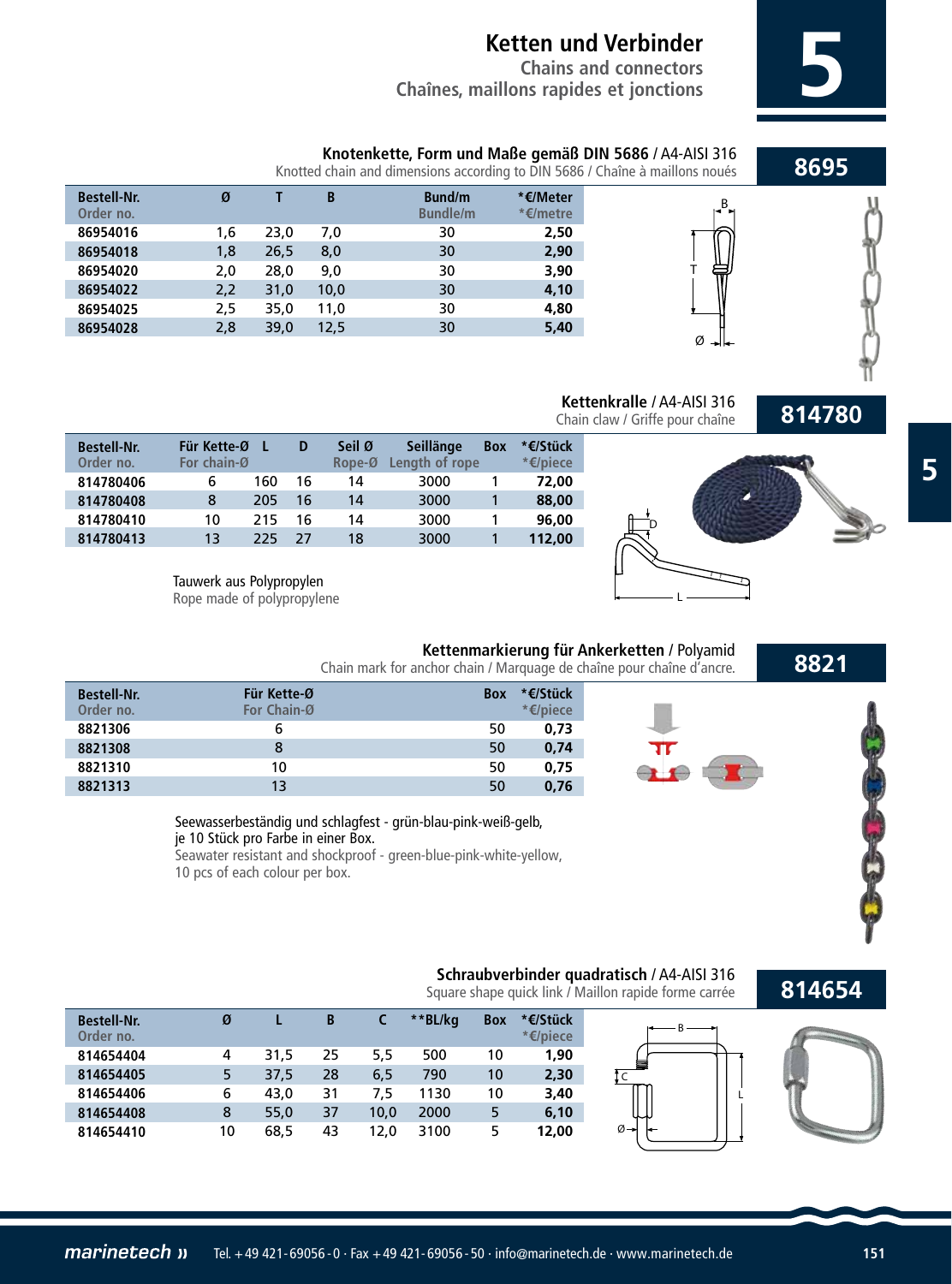

**Schraubverbinder** / A4-AISI 316

**Chaînes, maillons rapides et jonctions** 

**8253**





| <b>Bestell-Nr.</b><br>Order no. | Ø  |    | B  |     |      | <b>Box</b>   | *€/Stück<br>*€/piece |
|---------------------------------|----|----|----|-----|------|--------------|----------------------|
| 8253403                         | 3  | 27 | 9  | 4,3 | 360  | 20           | 1,70                 |
| 8253404                         | 4  | 32 | 12 | 5,5 | 500  | 20           | 2,10                 |
| 8253405                         | 5  | 39 | 13 | 6,5 | 790  | 20           | 2,40                 |
| 8253406                         | 6  | 45 | 14 | 7,5 | 1130 | 10           | 2,50                 |
| 8253408                         | 8  | 58 | 18 | 9.5 | 2000 | 10           | 4,10                 |
| 8253410                         | 10 | 69 | 22 |     | 3100 | 5            | 9,60                 |
| 8253412                         | 12 | 81 | 24 |     | 4500 | 5            | 12,40                |
|                                 |    |    |    |     |      | 12,0<br>14,5 | **BL/kg              |

### **8838**





B

| <b>Bestell-Nr.</b><br>Order no. | Ø   |     | B    | S    | **BL/kg | <b>Box</b> | *€/Stück<br>*€/piece |
|---------------------------------|-----|-----|------|------|---------|------------|----------------------|
| 8838403                         | 3,5 | 40  | 8,5  | 8,5  | 360     | 20         | 1,55                 |
| 8838404                         | 4   | 45  | 11,5 | 11,5 | 500     | 20         | 1,80                 |
| 8838405                         | 5   | 52  | 13,0 | 13.0 | 790     | 20         | 2,50                 |
| 8838406                         | 6   | 58  | 14,5 | 14,5 | 1130    | 10         | 3,40                 |
| 8838408                         | 8   | 74  | 17.5 | 17.5 | 2000    | 10         | 5,90                 |
| 8838410                         | 10  | 85  | 20,5 | 20,5 | 3100    | 5          | 10,30                |
| 8838412                         | 12  | 100 | 23,5 | 23,5 | 4500    | 5          | 14,50                |

## **8489 Delta-Schraubverbinder** / A4-AISI 316<br>Delta quick link / Maillon - delta droite inox

**Schraubverbinder, lang** / A4-AISI 316





A

**C-Ring** / A4-AISI 316

| <b>Bestell-Nr.</b><br>Order no. | Ø  | Α  | B  |    | D  |     | **BL/kg | <b>Box</b> | *€/Stück<br>*€/piece |
|---------------------------------|----|----|----|----|----|-----|---------|------------|----------------------|
| 8489404                         | 4  | 34 | 26 | 39 | 31 | 5.5 | 500     | 10         | 2,30                 |
| 8489405                         | 5  | 39 | 30 | 47 | 38 | 6   | 790     | 10         | 2,80                 |
| 8489406                         | 6  | 47 | 34 | 55 | 44 |     | 1130    | 10         | 3,40                 |
| 8489408                         | 8  | 55 | 39 | 72 | 56 | 9   | 2000    | 5          | 6,00                 |
| 8489410                         | 10 | 66 | 46 | 86 | 66 | 12  | 3100    | 5          | 10,00                |

**8286**





| <b>Bestell-Nr.</b><br>Order no. | Ø  | А  | B    |    | L1 | <b>Box</b> | *€/Stück<br>*€/piece |
|---------------------------------|----|----|------|----|----|------------|----------------------|
| 8286405                         | 5  | 8  | 17.5 | 20 | 30 | 10         | 1,40                 |
| 8286406                         | 6  | 9  | 21   | 24 | 36 | 10         | 1,50                 |
| 8286408                         | 8  | 12 | 28   | 32 | 48 | 5          | 2,10                 |
| 8286410                         | 10 | 15 | 35   | 40 | 60 | 5          | 3,40                 |
| 8286413                         | 13 | 20 | 46   | 52 | 78 |            | 7,60                 |
| 8286416                         | 16 | 24 | 56   | 67 | 96 |            | 13,60                |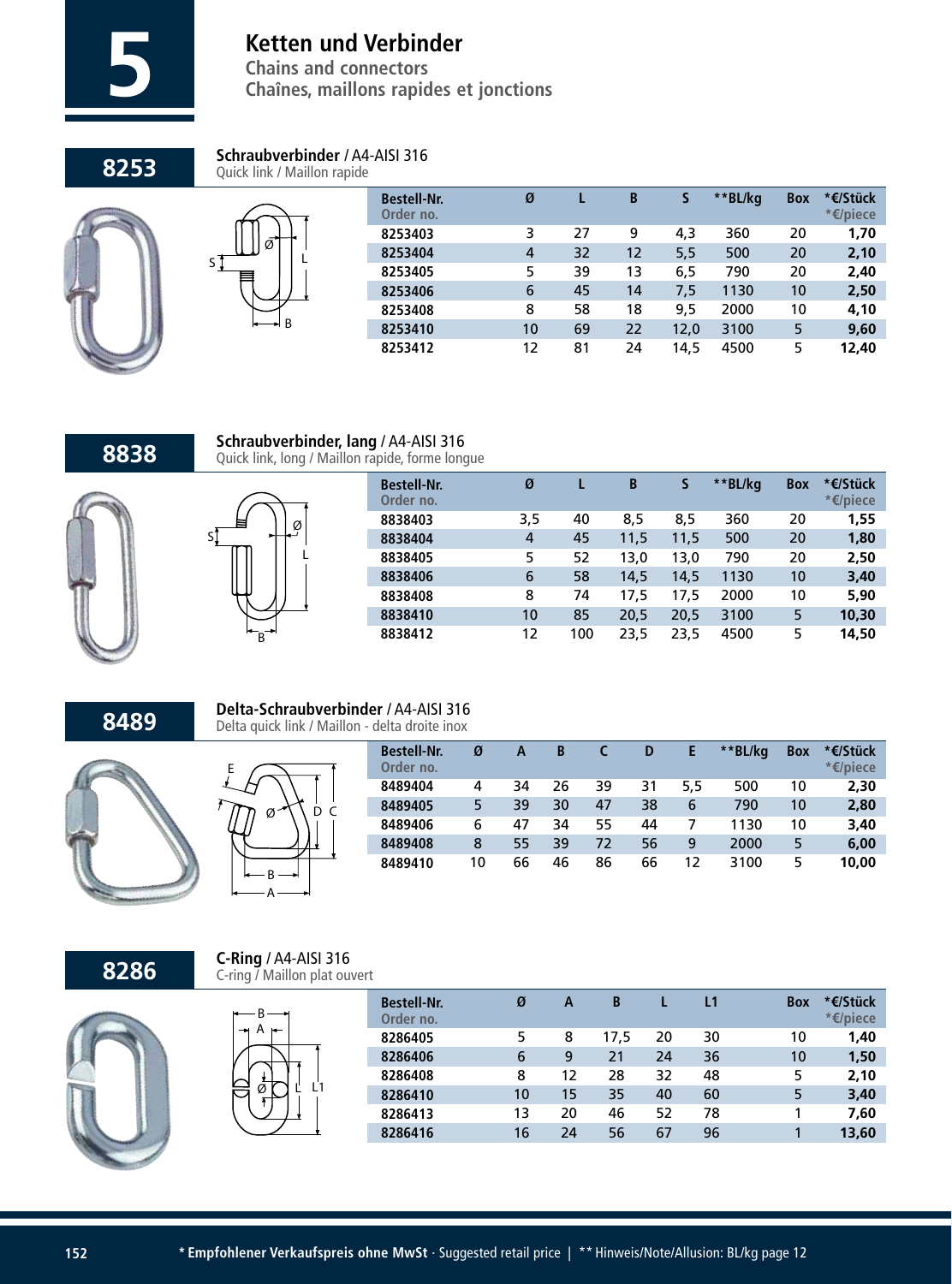**Chains and connectors Chaînes, maillons rapides et jonctions 5**

### **8363**



| <b>Bestell-Nr.</b><br>Order no. | Für Kette-Ø<br>For chain-Ø | b2 |      |    | **BL/kg Box |    | *€/Stück<br>*€/piece |         |  |
|---------------------------------|----------------------------|----|------|----|-------------|----|----------------------|---------|--|
| 8363405                         |                            | 19 | 17,5 |    | 500         | 10 | 2,60                 | .U<br>N |  |
| 8363406                         |                            | 24 | 21   |    | 780         | 10 | 2,70                 |         |  |
| 8363408                         |                            | 28 | 24   |    | 1400        |    | 3,10                 |         |  |
| 8363410                         | 10                         | 34 | 29   | 10 | 2000        |    | 3,40                 |         |  |
|                                 |                            |    |      |    |             |    |                      |         |  |



L L1

H

B

### **Pflugscharanker, hochglanzpoliert** / A4-AISI 316

Plough anchor, highly polished / Ancre charrue polie



Hinweis / Notice\*\*

| Anker für Bootslänge | 2m | 5m | 8m | 11 <sub>m</sub> | 14 <sub>m</sub> | 17 <sub>m</sub> | 20 <sub>m</sub> |
|----------------------|----|----|----|-----------------|-----------------|-----------------|-----------------|
| 7kg                  |    |    |    |                 |                 |                 |                 |
| 9kg                  |    |    |    |                 |                 |                 |                 |
| 12kg                 |    |    |    |                 |                 |                 |                 |
| 15kg                 |    |    |    |                 |                 |                 |                 |
| 22kg                 |    |    |    |                 |                 |                 |                 |
| 27kg                 |    |    |    |                 |                 |                 |                 |



### **8414 "Lee" Anker, hochglanzpoliert** / A4-AISI 316

Lee anchor, mirror polished / Ancre FHD

L1 L

H

B

| <b>Bestell-Nr.</b><br>Order no. | kg  |     | L1  | н   | B   | <b>Box</b> | *€/Stück<br>*€/piece |
|---------------------------------|-----|-----|-----|-----|-----|------------|----------------------|
| 84144010                        |     | 260 | 210 | 100 | 170 | 1          | 65,00                |
| 84144020                        | 2   | 345 | 280 | 135 | 230 | 1          | 136,00               |
| 84144050                        | 5   | 470 | 375 | 180 | 300 | 1          | 295,00               |
| 84144075                        | 7,5 | 540 | 430 | 220 | 360 | 1          | 445,00               |
| 84144100                        | 10  | 580 | 460 | 230 | 390 | 1          | 700.00               |
| 84144150                        | 15  | 665 | 530 | 260 | 440 | 1          | 850.00               |
| 84144200                        | 20  | 640 | 510 | 260 | 500 | 1          | 1200.00              |
| 84144300                        | 30  | 810 | 640 | 325 | 530 | 1          | 1450.00              |

Hinweis / Notice\*\*

| Anker für Bootslänge | 2m | 5m | 8m | 11 <sub>m</sub> | 14 <sub>m</sub> | 17 <sub>m</sub> | 20m |
|----------------------|----|----|----|-----------------|-----------------|-----------------|-----|
| 1kg                  |    |    |    |                 |                 |                 |     |
| 2kg                  |    |    |    |                 |                 |                 |     |
| 5kg                  |    |    |    |                 |                 |                 |     |
| 7,5kg                |    |    |    |                 |                 |                 |     |
| 10kg                 |    |    |    |                 |                 |                 |     |
| 15kg                 |    |    |    |                 |                 |                 |     |
| 20kg                 |    |    |    |                 |                 |                 |     |
| 30kg                 |    |    |    |                 |                 |                 |     |

\*\*Unsere Auswahlhilfe dient nur zur Orientierung. Sollten Sie Zweifel haben, wählen Sie bitte ein Ankergewicht höher. Beachten Sie für Ihre Auswahl auch den vorherrschenden Ankergrund, anfallende Windgeschwindigkeiten, Strömungen, Seegang, etc. Our selection guide is only a recommendation. If you´re not sure, please select an anchor weight higher. For your selection, please note the ground, wind speed, water flow, swell, etc.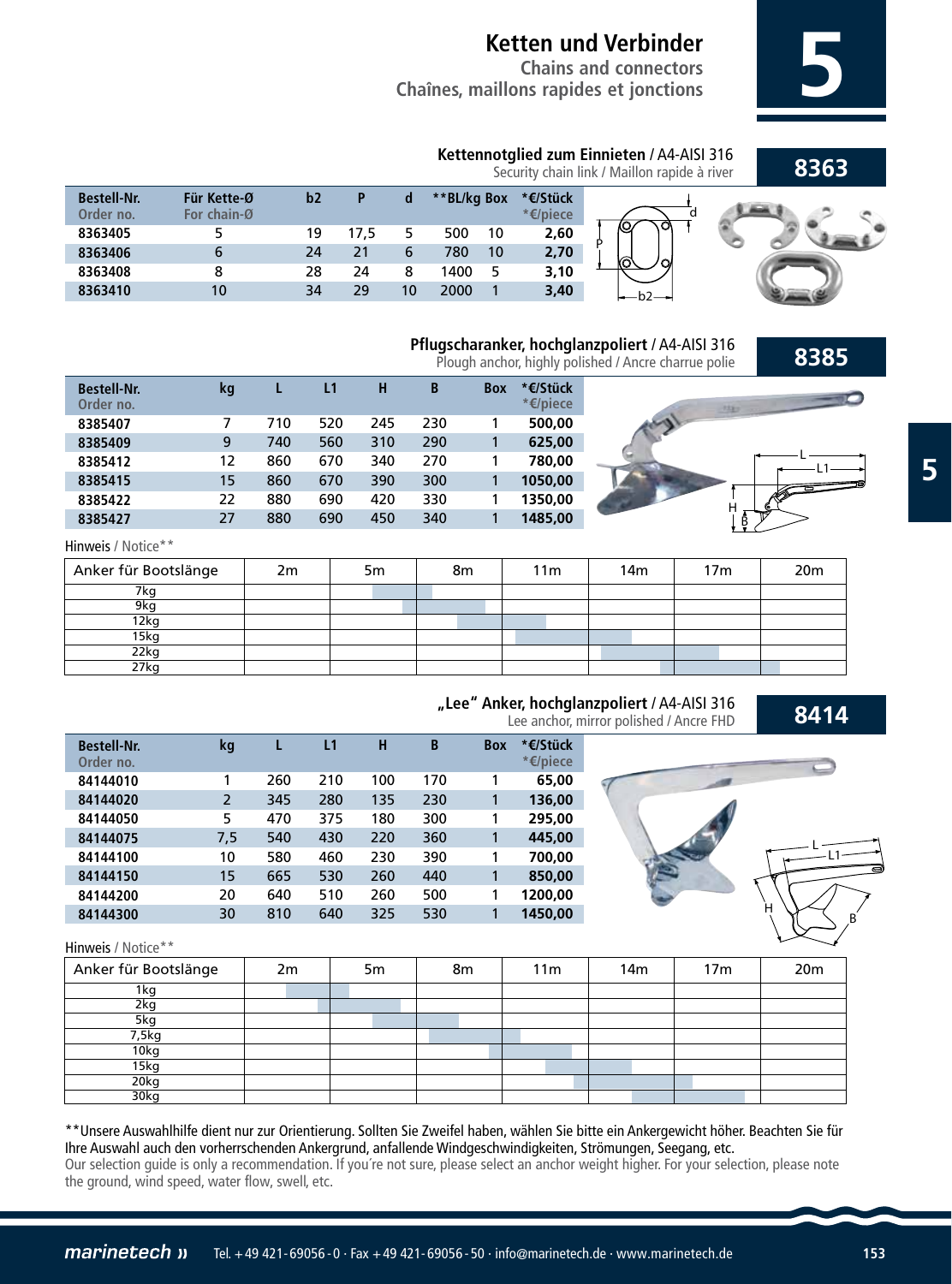

**Chaînes, maillons rapides et jonctions** 

## **814072 Plattenanker Typ Danforth, hochglanzpoliert** / A4-AISI 316<br>Anchor type Danforth, mirror polished / Ancre type Danforth

Anchor type Danforth, mirror polished / Ancre type Danforth



| <b>Bestell-Nr.</b><br>Order no. | kg |      |     | L2  | B   | <b>Box</b> | *€/Stück<br>*€/piece |
|---------------------------------|----|------|-----|-----|-----|------------|----------------------|
| 814072407                       | 7  | 630  | 530 | 315 | 320 |            | 530.00               |
| 814072410                       | 10 | 710  | 590 | 430 | 340 | 1          | 750,00               |
| 814072412                       | 12 | 780  | 660 | 420 | 390 | 1          | 800,00               |
| 814072415                       | 15 | 760  | 650 | 450 | 380 |            | 920,00               |
| 814072420                       | 20 | 1030 | 700 | 510 | 475 | 1          | 1150.00              |
| 814072430                       | 30 | 900  | 760 | 540 | 590 |            | 1500.00              |
|                                 |    |      |     |     |     |            |                      |

**8376**



**Klappdraggen, hochglanzpoliert** / A4-AISI 316 Draggen anchor, highly polished / Grappin

> L1 L

|    | <b>Bestell-Nr.</b><br>Order no. | kq  |     | L1  | B   | <b>Box</b> | *€/Stück<br>*€/piece |
|----|---------------------------------|-----|-----|-----|-----|------------|----------------------|
|    | 8376415                         | 1.5 | 300 | 225 | 260 |            | 105,00               |
|    | 8376425                         | 2,5 | 335 | 270 | 290 |            | 160,00               |
|    | 8376440                         | 4.0 | 430 | 320 | 375 |            | 296,00               |
| 'M |                                 |     |     |     |     |            |                      |

**8530**

**Wurfanker** / A4-AISI 316 Grappling anchor / Grappin

B

L



| <b>Bestell-Nr.</b><br>Order no. | kq  |     | <b>Box</b> | *€/Stück<br>*€/piece |
|---------------------------------|-----|-----|------------|----------------------|
| 85304200                        | 0.5 | 200 |            | 22,00                |
| 85304240                        | 1.0 | 240 |            | 43,00                |
| 85304315                        | 1.9 | 315 |            | 83,50                |
| 85304375                        | 3,0 | 375 |            | 112,00               |
|                                 |     |     |            |                      |

**814905**

| Bodenanker schwere Ausführung / A4-AISI 316 |
|---------------------------------------------|
| Heavy duty bottom anchor / Piton d'amarrage |

| nor / Piton a amarrage          |     |     |    |     |            |          |  |
|---------------------------------|-----|-----|----|-----|------------|----------|--|
| <b>Bestell-Nr.</b><br>Order no. |     |     |    |     | <b>Box</b> | *€/Stück |  |
| 8149052340                      | 340 | 225 | 30 | 10. |            | 44.00    |  |

 **NEW**



|   | duty bottom anchor / Piton d amarrage |
|---|---------------------------------------|
|   | <b>Bestell-Nr.</b><br>Order no.       |
| ξ | 8149052340                            |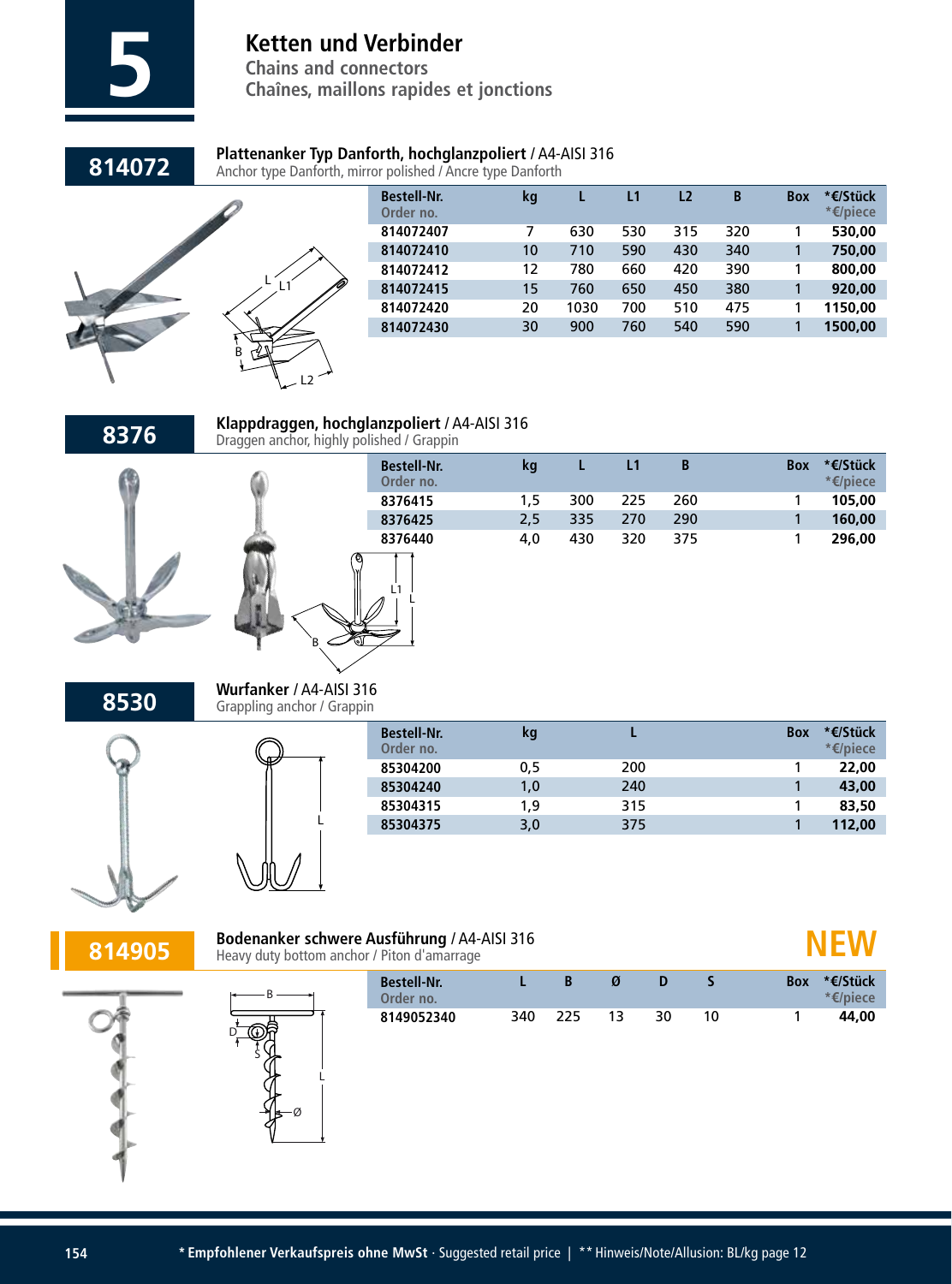**Chains and connectors Chaînes, maillons rapides et jonctions 5**



# **Pilzanker mit Schäkel / Stahl PVC-beschichtet**<br>Mushroom anchor with shackle, steel pvc coated / Ancre champignon avec revêtement PVC **814843**

| <b>Bestell-Nr.</b><br>Order no. | kq  | н   | В   | Schäkel<br><b>Shackle</b> | <b>Box</b> | *€/Stück<br>*€/piece* |
|---------------------------------|-----|-----|-----|---------------------------|------------|-----------------------|
| 8148431036                      | 3.6 | 200 | 180 | 8                         |            | 48,00                 |
| 8148431045                      | 4.5 | 210 | 200 | 8                         |            | 59,00                 |
| 8148431012                      | 12  | 290 | 280 | 10                        |            | 146,00                |

 **NEW**

### **8460**

### **Kettenklüse** / A4-AISI 316 Deck pipe / Charnière

B

H

| <b>Bestell-Nr.</b><br>Order no. | Für Kette-ØD<br>For chain-Ø |    | D1 |     | н   | <b>Box</b> | *€/Stück<br>*€/piece |
|---------------------------------|-----------------------------|----|----|-----|-----|------------|----------------------|
| 8460406 08                      | 6-8                         | 60 | 95 | 105 | 110 |            | 61.00                |
| 8460410 13                      | $10-13$                     | 60 | 95 | 130 | 110 |            | 70,00                |
|                                 |                             |    |    |     |     |            |                      |



### H D1 B D

### **Ankerkettengreifer** / A4-AISI 316 Anchor chain grab / Main de fer

| <b>Bestell-Nr.</b><br>Order no. | Für Kette-Ø<br>For chain-Ø | *€/Stück<br><b>Box</b><br>$*$ $\epsilon$ /piece |  |
|---------------------------------|----------------------------|-------------------------------------------------|--|
| 814302406 08                    | 6-8                        | 27.00                                           |  |
| 814302410 12                    | $10-13$                    | 75,00                                           |  |





**814302**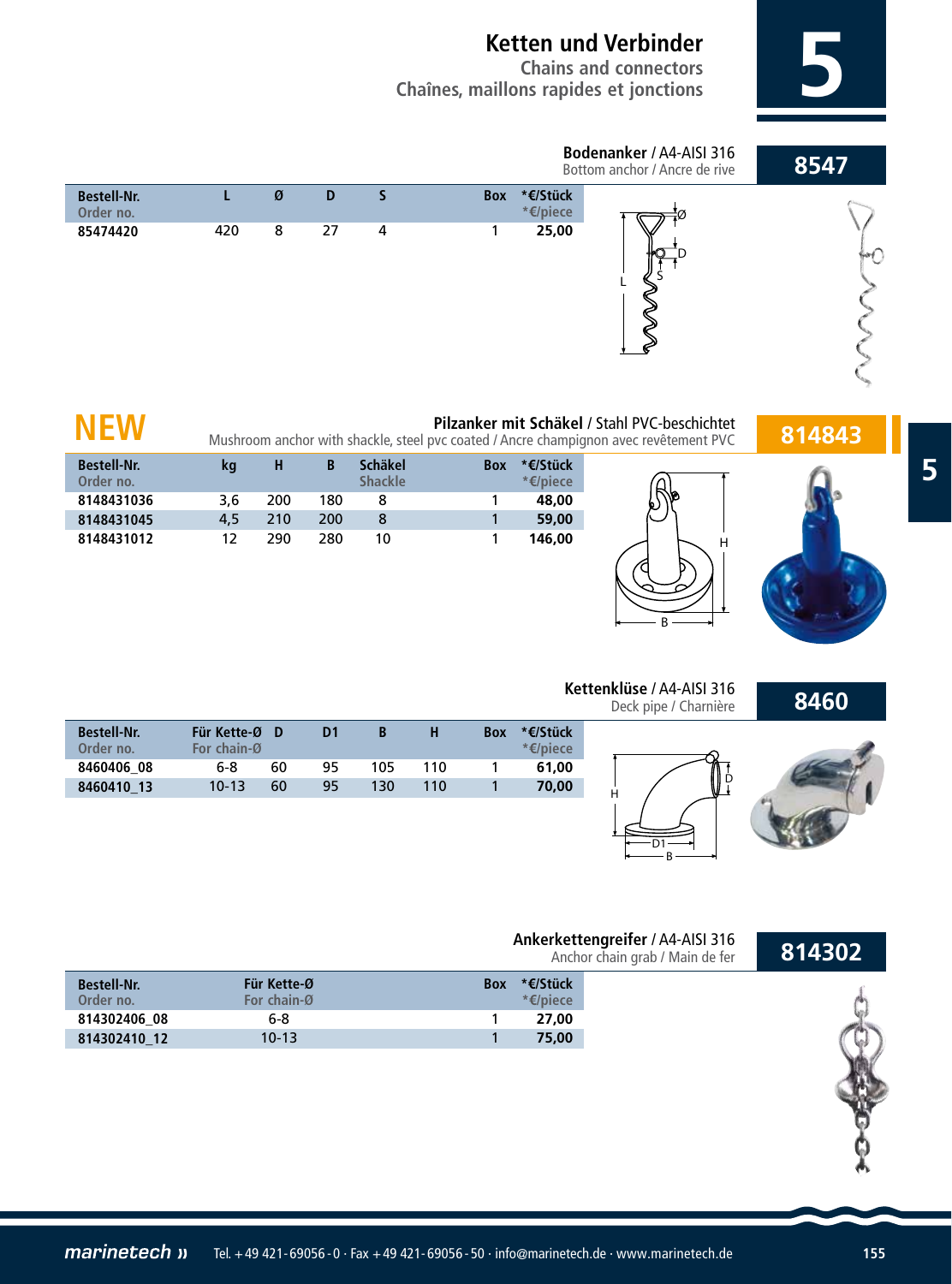

**Chaînes, maillons rapides et jonctions** 

**8506**

### **Kettenstopper** / A4-AISI 316

Chain stopper / Bloqueur de chaîne

|--|

| Ð                  |
|--------------------|
| $\dot{\mathsf{B}}$ |
| è<br>ভ             |
|                    |
| L                  |
| đ<br>¢             |

|           | <b>Bestell-Nr.</b><br>Order no. | Für Kette-Ø<br>For chain-Ø |    | B  | н  | <b>Box</b> | *€/Stück<br>*€/piece |
|-----------|---------------------------------|----------------------------|----|----|----|------------|----------------------|
| $\bullet$ | 8506408/10                      | $8 - 10$                   | 80 | 70 | 60 |            | 56,00                |
|           |                                 |                            |    |    |    |            |                      |



## **8352 Ankerkettenwirbel** / A4-AISI 316<br>**8352** Anchor chain swivel / Jonction chaîne pour ancre

L

W1

Ø

Ø

| <b>Bestell-Nr.</b><br>Order no. | Für Kette-Ø<br>For chain-Ø |    | W   | W <sub>1</sub> | **BL/ka | <b>Box</b> | *€/Stück<br>*€/piece |
|---------------------------------|----------------------------|----|-----|----------------|---------|------------|----------------------|
| 8352406 08                      | 6-8                        | 84 | 15. | q              | 3290    |            | 47.00                |
| 8352410 12                      | $10-13$                    | 96 |     | 12             | 4900    |            | 66,00                |
|                                 |                            |    |     |                |         |            |                      |

**8608**





W

### **Ankerkettenwirbel mit Gelenk** / A4-AISI 316 Anchor chain swivel with joint / Double jonction de chaîne pour ancre

| <b>Bestell-Nr.</b><br>Order no. | Für Kette-Ø<br>For chain-Ø |     | W  | W <sub>1</sub> | **BL/ka | <b>Box</b> | *€/Stück<br>*€/piece |
|---------------------------------|----------------------------|-----|----|----------------|---------|------------|----------------------|
| 8608406/08                      | 6-8                        | 134 | 15 | Q              | 3290    |            | 71.00                |
| 8608410/12                      | $10 - 13$                  | 154 |    |                | 4900    |            | 115.00               |

### **814652**

### **Ankerkettenwirbel für Bugrolle** / A4-AISI 316

Anchor chain swivel for bow roller / Jonction pour ancres

| <b>Bestell-Nr.</b><br>Order no. | Für Kette-Ø<br>For Chain-Ø | A                            | -B | D **BL/kg Box | *€/Stück<br>*€/piece |
|---------------------------------|----------------------------|------------------------------|----|---------------|----------------------|
| 814652406 08                    | 6-8                        | 220 11,0x20,5 10,0 7,5 2850  |    |               | 100,00               |
| 814652408 10                    | $8 - 10$                   | 290 14,5x27,5 13,5 12,0 5680 |    |               | 240,00               |

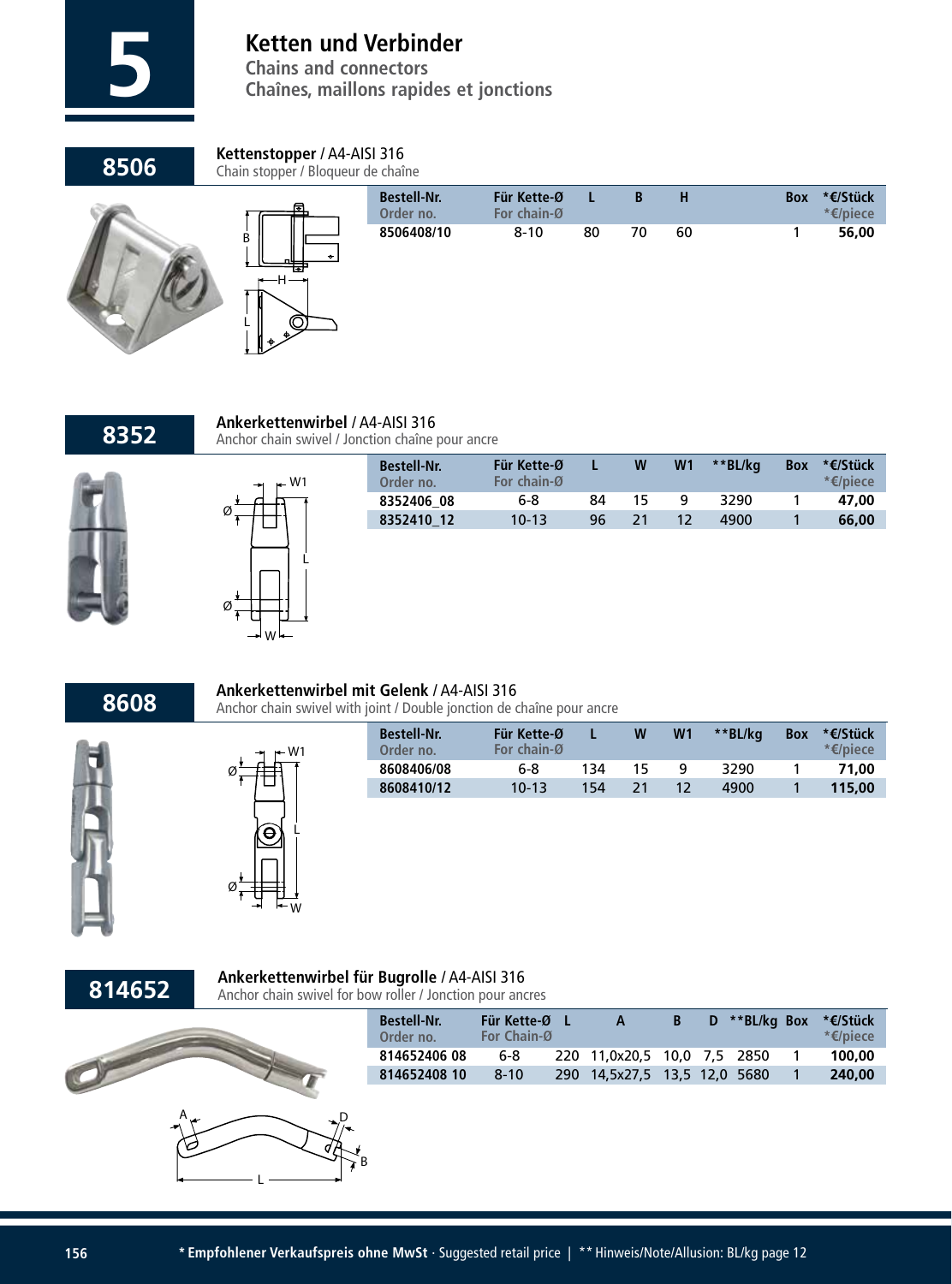**Chains and connectors Chaînes, maillons rapides et jonctions 5**

### **814663**

**8388**





Joint for anchor chain swivel / Adaptateur de jonction pour ancres



### **Kettenhaken, selbstklemmend** / A4-AISI 316 Clavis grab hook / Croc de palan

E

R

 $\varnothing$   $\rightarrow$  A

D

E

D1

| <b>Bestell-Nr.</b><br>Order no. | Für Kette-Ø<br>For chain-Ø | А  | Ŀ. | Ø  | R  | **BL/kg Box | *€/Stück<br>*€/piece |
|---------------------------------|----------------------------|----|----|----|----|-------------|----------------------|
| 8388406                         | 6                          | 11 | q  | q  | 46 | 5<br>2300   | 8,50                 |
| 8388408                         | 8                          | 13 | 11 | 11 | 54 | 5<br>3650   | 14,50                |
| 8388410                         | 10                         | 15 | 13 | 12 | 62 | 5<br>4640   | 19,00                |

| <b>NEW</b>                      |     |             |              |     |     |        |                      | Bugrolle / A4-AISI 316<br>Bow roller / Poulies d'angle sur equerre | 814904 |
|---------------------------------|-----|-------------|--------------|-----|-----|--------|----------------------|--------------------------------------------------------------------|--------|
| <b>Bestell-Nr.</b><br>Order no. | L   | $\mathbf B$ | H            | L1  | D   | Box    | *€/Stück<br>*€/piece |                                                                    |        |
| 8149044160                      | 160 | 50          | 100          | 132 | 9,5 | 1<br>B | 90,00                | $\mathsf{H}$                                                       |        |
|                                 |     |             |              |     |     |        |                      | Bugrolle / A4-AISI 316<br>Bow roller / Davier fixe                 | 8560   |
| <b>Bestell-Nr.</b><br>Order no. | L   | L1          | $\, {\bf B}$ |     |     | Box    | *€/Stück<br>*€/piece |                                                                    |        |
| 85604500                        | 500 | 410         | 70           |     |     | 1      | 220,00               |                                                                    |        |
|                                 |     |             |              |     |     |        |                      | $\circ$<br>$\circ$<br>B<br>$\circ$<br>$\circ$                      |        |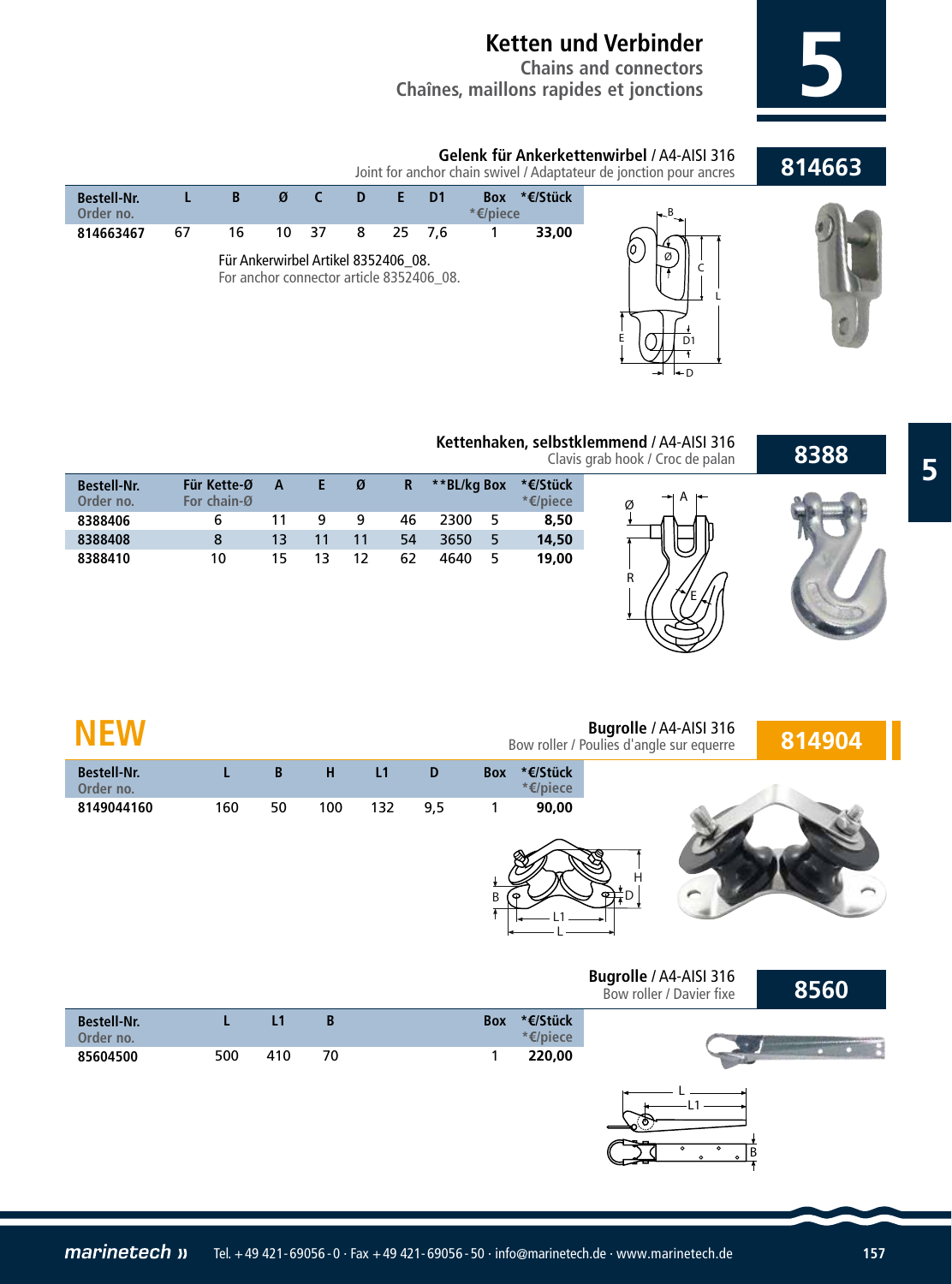

**Chains and connectors 5 Chaînes, maillons rapides et jonctions**

**8595**

### **Ankerrolle mit Bolzen** / A2-AISI 304

Anchor roller with pin / Davier avec vérouillage



|  |   | 9 |   |  |
|--|---|---|---|--|
|  | œ | c | B |  |
|  |   |   |   |  |
|  |   |   |   |  |
|  |   |   |   |  |

 $\frac{1}{2}$ 

| <b>Bestell-Nr.</b><br>Order no. |     |    |    | <b>Box</b> | *€/Stück<br>*€/piece |
|---------------------------------|-----|----|----|------------|----------------------|
| 85952200                        | 200 | 60 | 80 |            | 60,00                |
| 85952250                        | 250 | 60 | 80 |            | 72,00                |
|                                 |     |    |    |            |                      |



**Bugrolle** / A2-AISI 304 Bow roller / Davier simple





|                                   | <b>Bestell-Nr.</b><br>Order no. | A  | B  | L1 | L2 | L <sub>3</sub> | L <sub>4</sub> | <b>Box</b> | *€/Stück<br>*€/piece |  |
|-----------------------------------|---------------------------------|----|----|----|----|----------------|----------------|------------|----------------------|--|
|                                   | 8566250                         | 50 | 52 | 20 | 17 | 62             | 50             |            | 32,00                |  |
| B                                 |                                 |    |    |    |    |                |                |            |                      |  |
| $3 - 1$<br>$-L2$<br>ᡃᡇ<br>A<br>⊦ō |                                 |    |    |    |    |                |                |            |                      |  |

**814091**

### **Bugrolle mit Wippe** / A4-AISI 316 Bow roller with rocker plate / Davier à bascule



| <b>Bestell-Nr.</b><br>Order no. |     |    |    | *€/Stück<br><b>Box</b><br>*€/piece* |
|---------------------------------|-----|----|----|-------------------------------------|
| 8140914380                      | 325 | 56 | 95 | 110.90                              |



### H B L  **L B H Für Kette Für Seil Box \*€/Stück For chain** 130 85 75 6-8 max. 14 1 **78,00 Bestell-Nr. Order no. 8147694130 814769** Klüse für Kette oder Seil / A4-AISI 316<br>Hawse for chain or rope / Chaumard à galet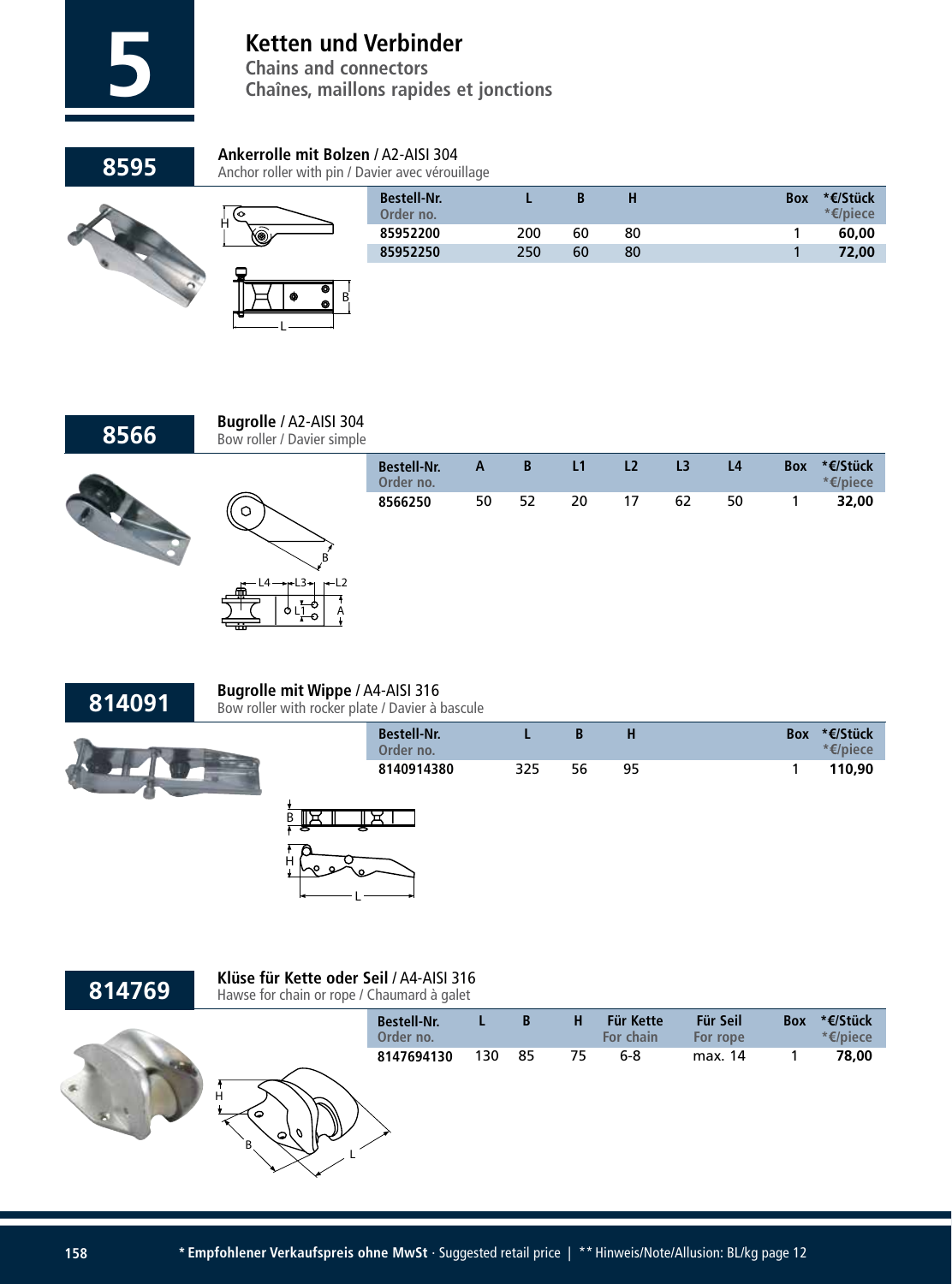**Chains and connectors Chaînes, maillons rapides et jonctions 5**

| Bugrolle mit Wippe / A2-AISI 304                |        |
|-------------------------------------------------|--------|
| Bow roller with rocker plate / Davier à bascule | 814084 |





**814386**









## **Ankergurtbandrolle mit Gurtband** / A4-AISI 316

B Ø **8551 D Für Rohr-Ø B Gurtbreite Gurtlänge Box \*€/Stück Strap width Strap length** 340 22 - 25 37 35 30m 1 **310,00** 430 22 - 25 37 35 50m 1 **415,00** Ersatzgurt **/ Spare webbing** 30m 1 **90,00** Ersatzgurt / Spare webbing 50m 1 **110,00 Bestell-Nr. Order no. 85514340 85514430 8551330GURT 8551350GURT** Flat line spool with webbing / Enrouleur de sangles **NEW NEW**

### Gurtband aus Polyester BL 3200kg

**Bestell-Nr. Order no. 8143864535**

Webbing made of polyester BL 3200kg

**Technische Information Seite 412/413 Technical information page 412/413**



D